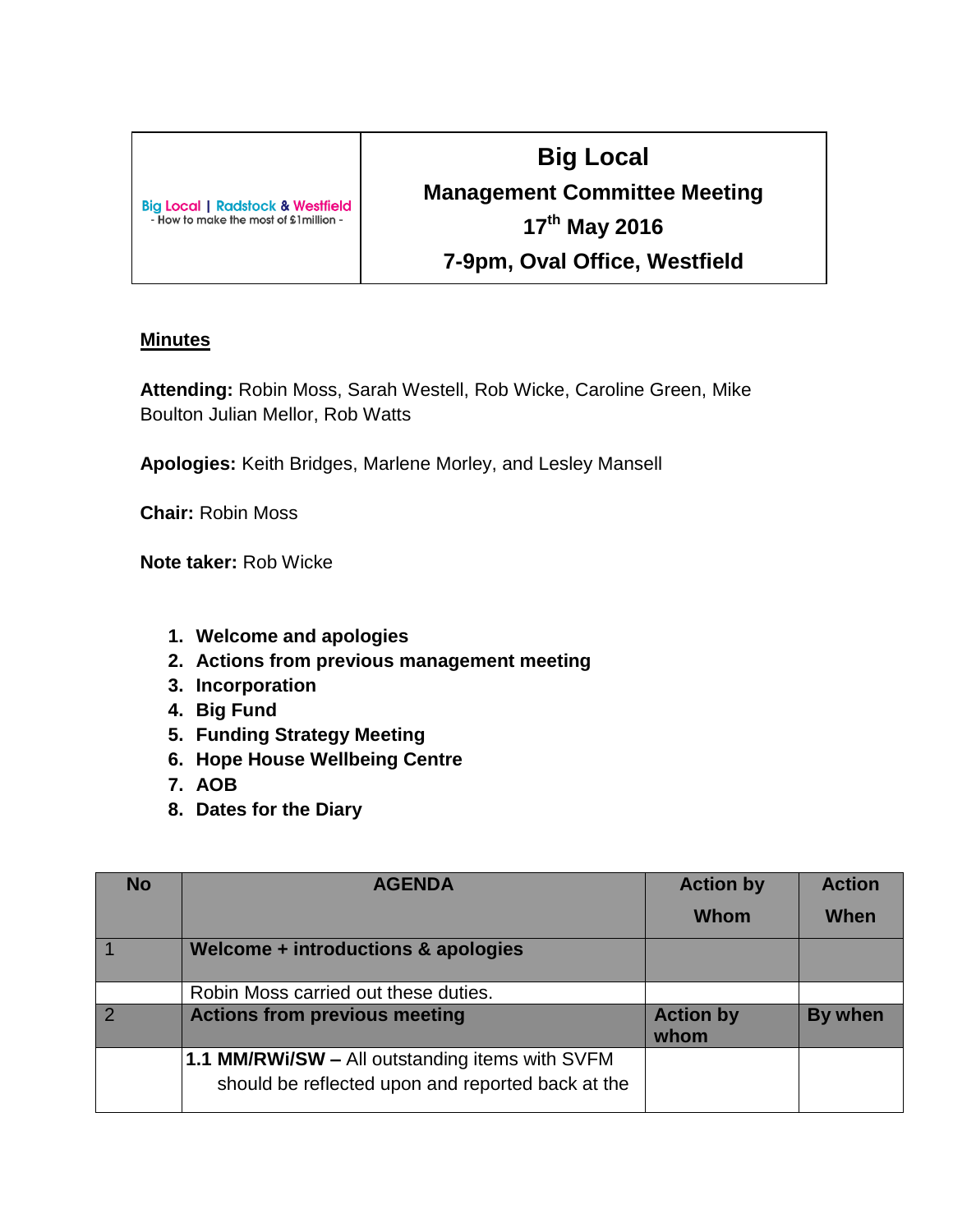| next meeting.                                                                                                                                                                                                                                                                                              |           |          |
|------------------------------------------------------------------------------------------------------------------------------------------------------------------------------------------------------------------------------------------------------------------------------------------------------------|-----------|----------|
| - A summary of potentially outstanding work<br>was circulated to management. MM has been<br>in touch with DC, and they will meet to discuss<br>any outstanding work.                                                                                                                                       | MM        | 21/06/16 |
| 3.1 SW/RWI - Opera Application - Let Musicians<br>SW know the outcome. Receive invoices from<br>Jackie Bevan for advertising.<br>- SW has received invoices for advertising. This<br>includes for a flyer which advertises 2 local events<br>and one for MSN - Agreed we will pay for 2/3 of<br>the flyer. |           |          |
| - There was concern that Musicians South<br>West haven't followed the process set out in<br>our T&C - SW to explain the process to them<br>and request a response for the committee.                                                                                                                       | <b>SW</b> | 21/06/16 |
| 3.2 SW/RWi - Haydon Village Hall - Let them<br>know the outcome.                                                                                                                                                                                                                                           |           |          |
| - SW reports that the climbing wall was double<br>booked and Haydon Village Hall can't find<br>another climbing wall. Agreed that we can't<br>fund them for anything other than a climbing<br>wall – SW to communicate this to them.                                                                       | <b>SW</b> | 21/06/16 |
| 3.3 SW/RWi - Radstock Museum - Let them know<br>the outcome.                                                                                                                                                                                                                                               |           |          |
| - Radstock Museum have asked if they can tell<br>other funders that they have received support<br>from us. Management agree that it is fine to<br>say they have support from Big Local because<br>we have funded them £500 through the<br>Dragons' Den.                                                    |           |          |
| Management also advise that they can apply to<br>Heritage Lottery. SW to give them the<br>information from the website and say we are<br>looking forward to their response as to how we<br>can help support their bid to Heritage and/or<br>other avenues such as Crowdfunding and<br>Justgiving.          | <b>SW</b> | 21/06/16 |
| SW to ask for copies of the quotes.                                                                                                                                                                                                                                                                        | <b>SW</b> | 21/06/16 |
|                                                                                                                                                                                                                                                                                                            |           |          |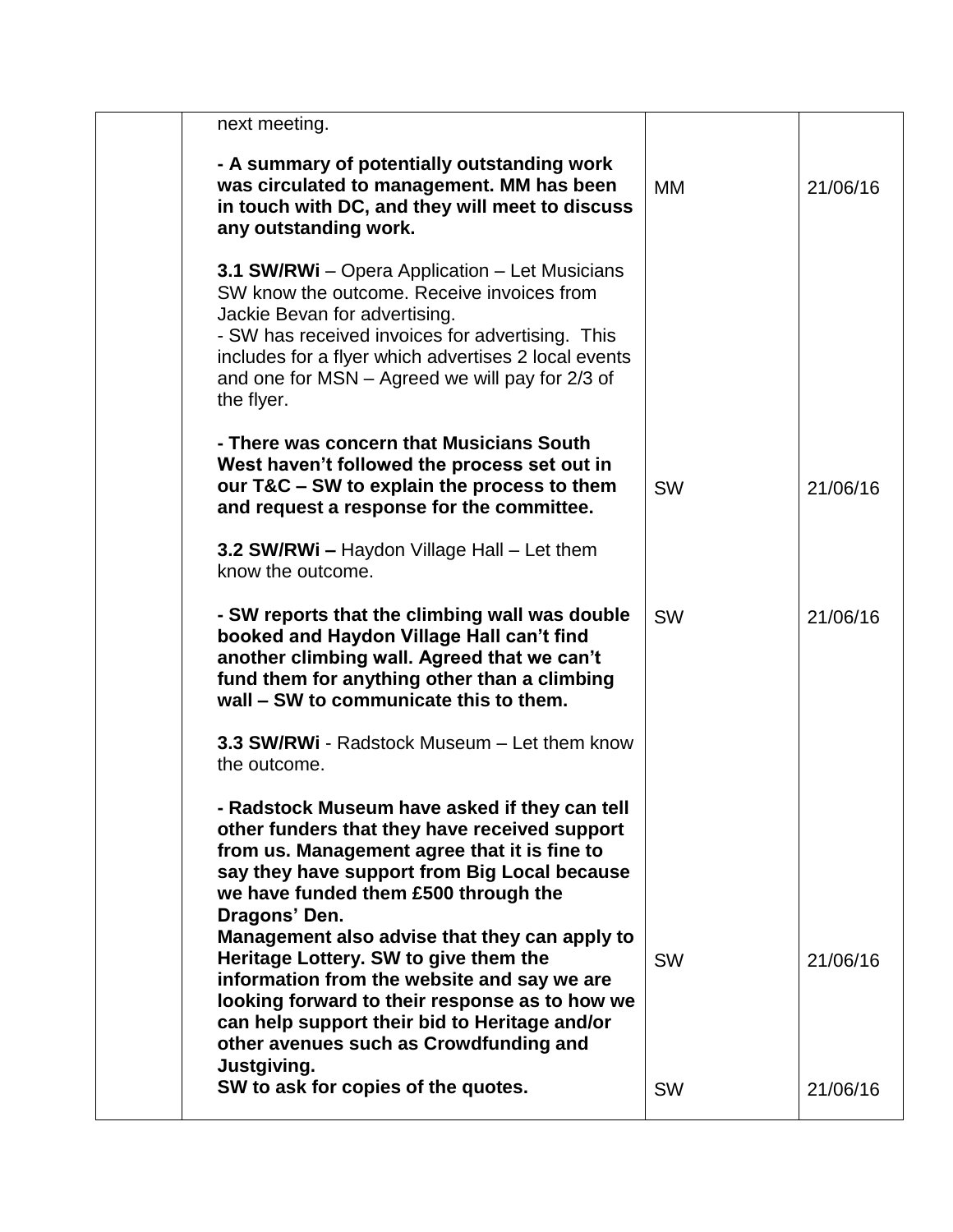| 3 | Incorporation                                                                                                                                                                                                                                                                                                                                                                         | <b>Action by</b><br>whom | By when  |
|---|---------------------------------------------------------------------------------------------------------------------------------------------------------------------------------------------------------------------------------------------------------------------------------------------------------------------------------------------------------------------------------------|--------------------------|----------|
|   | Action items missing from previous meeting.<br>Local food - RWi to include this as an agenda<br>item for the next management meeting in June.                                                                                                                                                                                                                                         | <b>RWi</b>               | 21/06/16 |
|   | 6.5 CG – to send out an invitation to attend the<br>showing of Dad's Army, Sunday 15 <sup>th</sup> May, 4pm.<br>- Done                                                                                                                                                                                                                                                                |                          |          |
|   | 6.4 RM – Circulate information about the<br>Vegetarian Week.<br>- Done                                                                                                                                                                                                                                                                                                                |                          |          |
|   | - With regards the Zumbini classes that are<br>unable to go ahead the management require<br>that the fund is returned. SW to let them know.                                                                                                                                                                                                                                           | <b>SW</b>                | 21/06/16 |
|   | - SW reports this is in process.<br>- With regards to Football Friends management<br>recommend that we appeal to local residents<br>of Tyning to see if anyone will take<br>responsibility for opening and closing shed as<br>well as signing on the dotted line. Community<br>guardians who should be approached are<br>Shirley Turner at Whisty, and the owner of the<br>local pub. | <b>SW</b>                | 21/06/16 |
|   | 6.3 SW - Chase up the Dragons' Den winners<br>who haven't yet reported back.                                                                                                                                                                                                                                                                                                          |                          |          |
|   | 6.2 SW – Provide Sue Hill with the wording for the<br>plaque.<br>- SW reports that there have been difficulties<br>in ensuring the Bleacher Seating was paid for<br>and that we have learnt some valuable lessons<br>in dealing with large sums of money.                                                                                                                             |                          |          |
|   | 6.1 RWi – Arrange date and place for strategy<br>meeting.<br>- Done                                                                                                                                                                                                                                                                                                                   |                          |          |
|   | - This is discussed in agenda item 3.                                                                                                                                                                                                                                                                                                                                                 |                          |          |
|   | 5.1 MM - Contact Mark Goodman for an update<br>on CIC paperwork.                                                                                                                                                                                                                                                                                                                      |                          |          |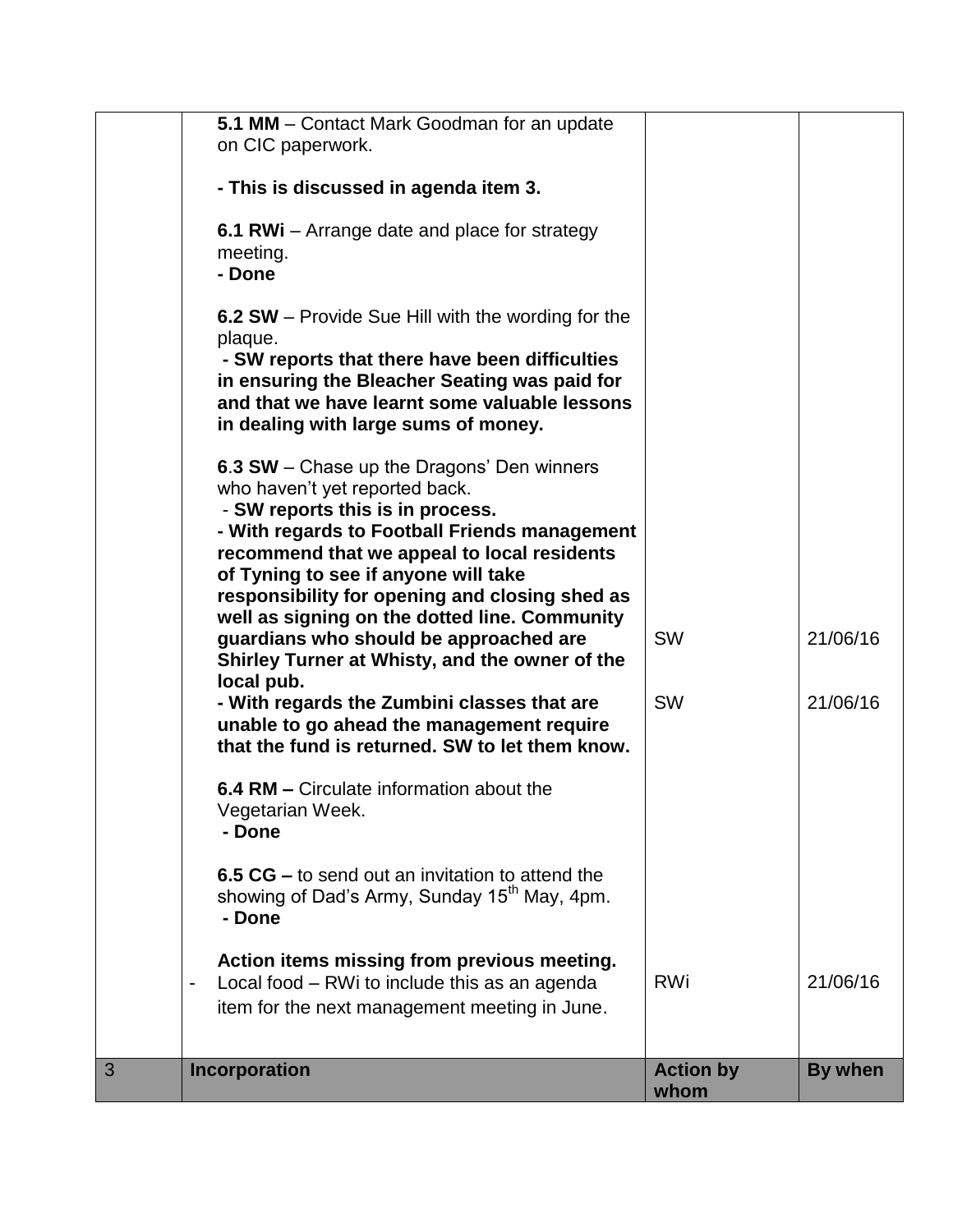|                | Application near completion. We need to add<br>directors for it to be complete and sent off.                                                                                                                                                                                                                                                                                                                                             |               |          |
|----------------|------------------------------------------------------------------------------------------------------------------------------------------------------------------------------------------------------------------------------------------------------------------------------------------------------------------------------------------------------------------------------------------------------------------------------------------|---------------|----------|
|                | CG raised concerns that management members are<br>still unsure what the workload and responsibilities will<br>be, whether the management meetings are going to<br>become director meetings, whether directors can<br>take remuneration for certain pieces of work.                                                                                                                                                                       |               |          |
|                | - RM will link people in to the Charity Commission<br>website and Companies House website that will<br>show the legal responsibilities.                                                                                                                                                                                                                                                                                                  | <b>RM</b>     | 21/06/16 |
|                | RM advised that the key duty is legal oversight,<br>making sure the money is spent legally. Any<br>additional responsibilities will be up to the founding<br>directors to agree upon.                                                                                                                                                                                                                                                    |               |          |
|                | - RM and MM will chase up the Memorandum of<br>Understanding from MG.                                                                                                                                                                                                                                                                                                                                                                    | RM&MM         | 21/06/16 |
|                | JM stated that the starting point for what the CIC<br>does is the Partnership agreement. He advised that<br>remuneration for directors would need to be written in<br>to the terms and agreements.                                                                                                                                                                                                                                       |               |          |
|                | RM – to double check if directors can be paid. He<br>also expressed concerns regarding paying directors.                                                                                                                                                                                                                                                                                                                                 | <b>RM</b>     | 21/06/16 |
|                | ACTION – RWI/SW to set up a session to<br>understand the legal role as directors as well decide<br>on the additional rules and roles we want to write in<br>to the constitution.                                                                                                                                                                                                                                                         | <b>RWi/SW</b> | 30/05/16 |
| $\overline{4}$ | <b>Big Fund</b>                                                                                                                                                                                                                                                                                                                                                                                                                          |               |          |
|                | In Bloom<br>0 in favour. 2 against. 1 abstention.<br>Improve area: Potentially, but only half of our area.<br>Value for money: No.<br>- Management agreed the application didn't meet our<br>requirements for good value for money and didn't<br>benefit most of Westfield. MB suggested that<br>Radstock Town Council should be approached in the<br>first instance regarding a shed at the allotments as<br>well as for other funding. |               |          |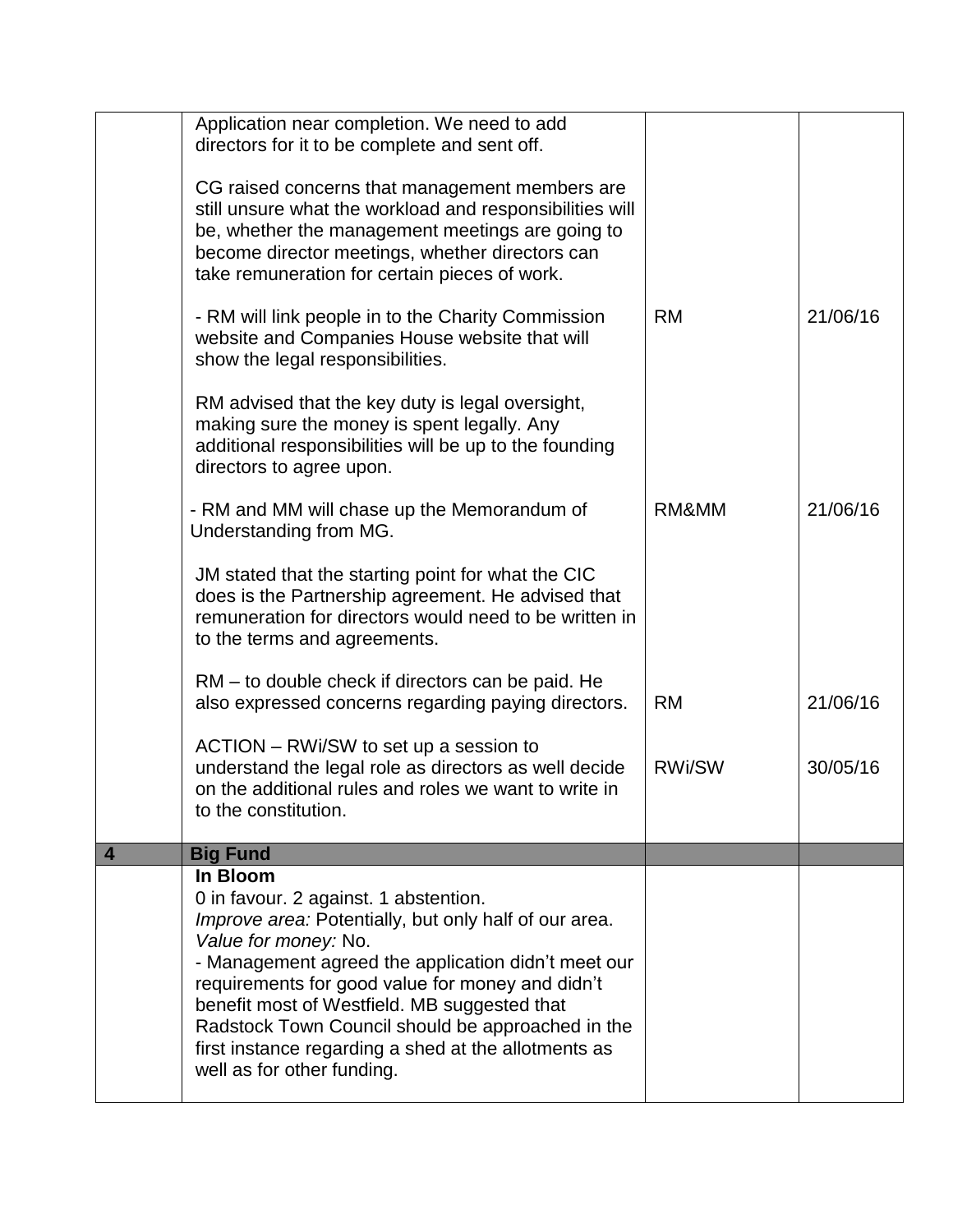|   | <b>Somer Valley Walking Festival</b><br>3 in favour; 0 against; 0 abstentions.<br>Improve area: Yes<br>Value for money: Yes<br>Management agreed to approve the application on<br>the basis that it improved people's enjoyment of the<br>area and represented good value for money.<br><b>Chess in Schools</b><br>0 in favour; 3 against; 0 abstentions.                                                                                                                                                                             |                               |                            |
|---|---------------------------------------------------------------------------------------------------------------------------------------------------------------------------------------------------------------------------------------------------------------------------------------------------------------------------------------------------------------------------------------------------------------------------------------------------------------------------------------------------------------------------------------|-------------------------------|----------------------------|
|   | Improve area: No. No demonstrable local need<br>Value for money: No<br>Management agreed to reject the application on the<br>basis that it was unlikely to improve the area and that<br>it wasn't value for money.<br>SW to inform the applicants of the decisions.                                                                                                                                                                                                                                                                   | <b>SW</b>                     | 21/06/16                   |
| 5 | <b>Funding Strategy Meeting</b>                                                                                                                                                                                                                                                                                                                                                                                                                                                                                                       | <b>Action by</b>              | By when                    |
|   |                                                                                                                                                                                                                                                                                                                                                                                                                                                                                                                                       | whom                          |                            |
|   | From the strategic meeting a report of the<br>discussions was drafted and presented to<br>management with a recommendation for the way<br>forward. Management discussed and agreed the<br>report, with the following additions: we should set a<br>high filter, with a requirement for 90% of their total<br>project cost to be match-funded, compartmentalise<br>the pots (e.g. events), advertise the particular<br>opportunities, have funding rounds that prioritise a<br>particular pot, signposting to pots from other funders. |                               |                            |
|   | RW to add these items to the plan and give to MM.<br><b>Hope House Surgery - Wellbeing Centre</b>                                                                                                                                                                                                                                                                                                                                                                                                                                     | <b>RW</b><br><b>Action by</b> | 21/06/16<br><b>By when</b> |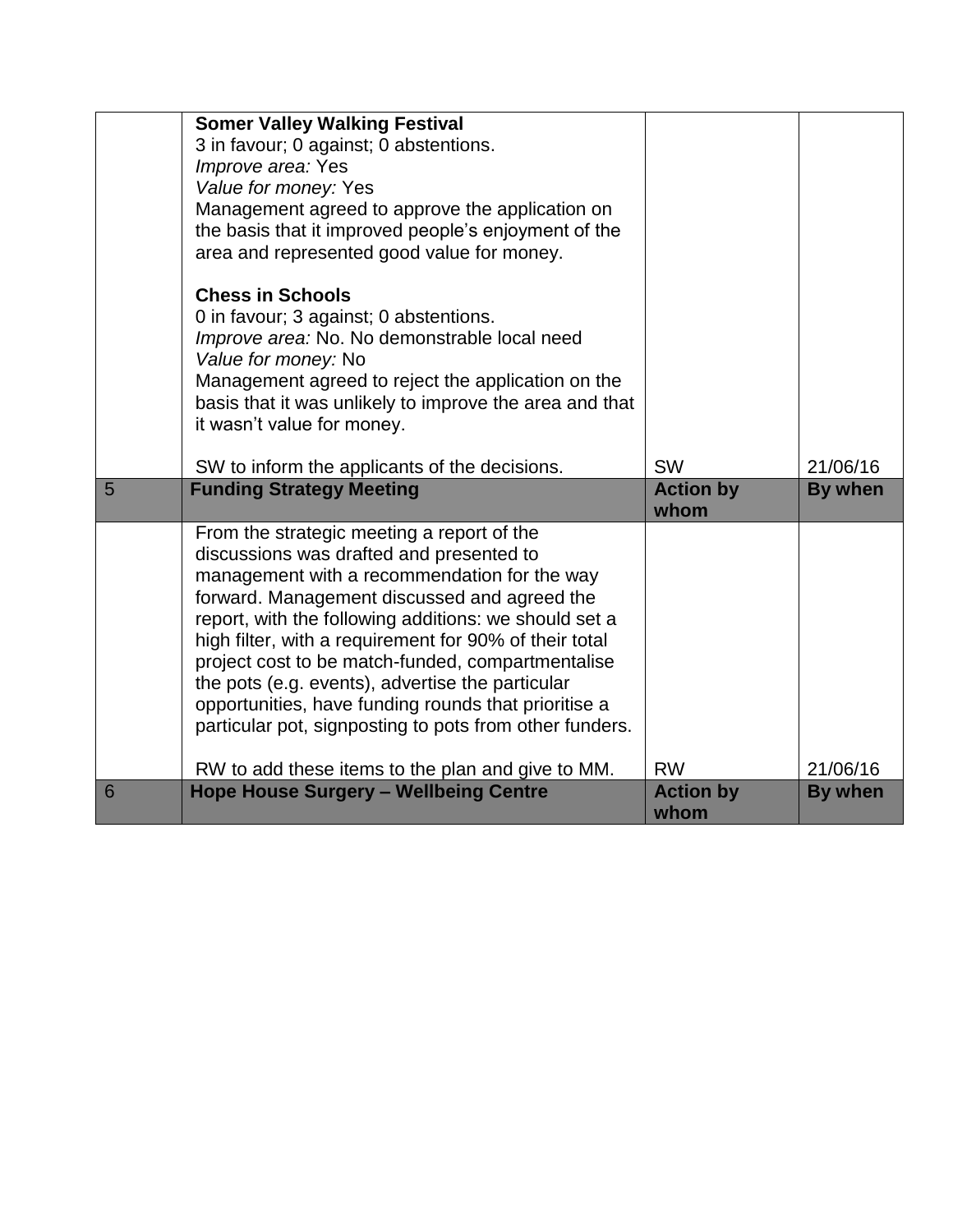|    | Hope House Surgery is moving to a new location in<br>Radstock. The Partners aim for the new building to<br>have a number of functions: Surgery facilities.<br>Community facilities. Potentially B&NES facilities.<br>They would like an indication from us whether we<br>would be willing to support the provision of the<br>community facilities in some way.<br>Management decided that we would like to be<br>involved in further discussions. What that support<br>looks like will be decided on the basis of the |           |          |
|----|-----------------------------------------------------------------------------------------------------------------------------------------------------------------------------------------------------------------------------------------------------------------------------------------------------------------------------------------------------------------------------------------------------------------------------------------------------------------------------------------------------------------------|-----------|----------|
|    | discussions (and how it fits our Plan). SW to inform.                                                                                                                                                                                                                                                                                                                                                                                                                                                                 | <b>SW</b> | 21/06/16 |
| 12 | <b>AOB</b>                                                                                                                                                                                                                                                                                                                                                                                                                                                                                                            |           |          |
|    | Local Trust Spring Event - Those who went had<br>a good time and enjoyed the networking<br>opportunity.                                                                                                                                                                                                                                                                                                                                                                                                               |           |          |
|    | Insurance – SW to investigate if a cheaper quote<br>٠<br>can be found.                                                                                                                                                                                                                                                                                                                                                                                                                                                | SW        | 21/06/16 |
|    | National Survey of Big Local Partnerships -<br>$\bullet$<br>Paper forms given out to management.                                                                                                                                                                                                                                                                                                                                                                                                                      |           |          |
|    | Youth Work meeting $-18^{th}$ May $-$ RTC, WPC,<br>$\bullet$<br>Radical and Big Local invited to attend to discuss<br>the future of youth work in our area.                                                                                                                                                                                                                                                                                                                                                           |           |          |
|    | Revised Budget Yr2 - JM explained Local Trust<br>$\bullet$<br>have two different budget setting systems. We're<br>on the old system. JM also explained that if we<br>do a new consultation this could result in new<br>plan. Management agreed to stick with the<br>budget we have submitted. Local Trust will be<br>getting in touch to ask Robin, Marlene, RWi to<br>get our opinion on the Plan and budget.                                                                                                        |           |          |
|    | <b>Dates for the Diary</b>                                                                                                                                                                                                                                                                                                                                                                                                                                                                                            |           |          |
|    | Stall at Roundabout Radstock - 28/05/16                                                                                                                                                                                                                                                                                                                                                                                                                                                                               |           |          |
|    | - Management :                                                                                                                                                                                                                                                                                                                                                                                                                                                                                                        |           |          |
|    | Tues, 21 <sup>st</sup> June, 7pm, Oval Office                                                                                                                                                                                                                                                                                                                                                                                                                                                                         |           |          |